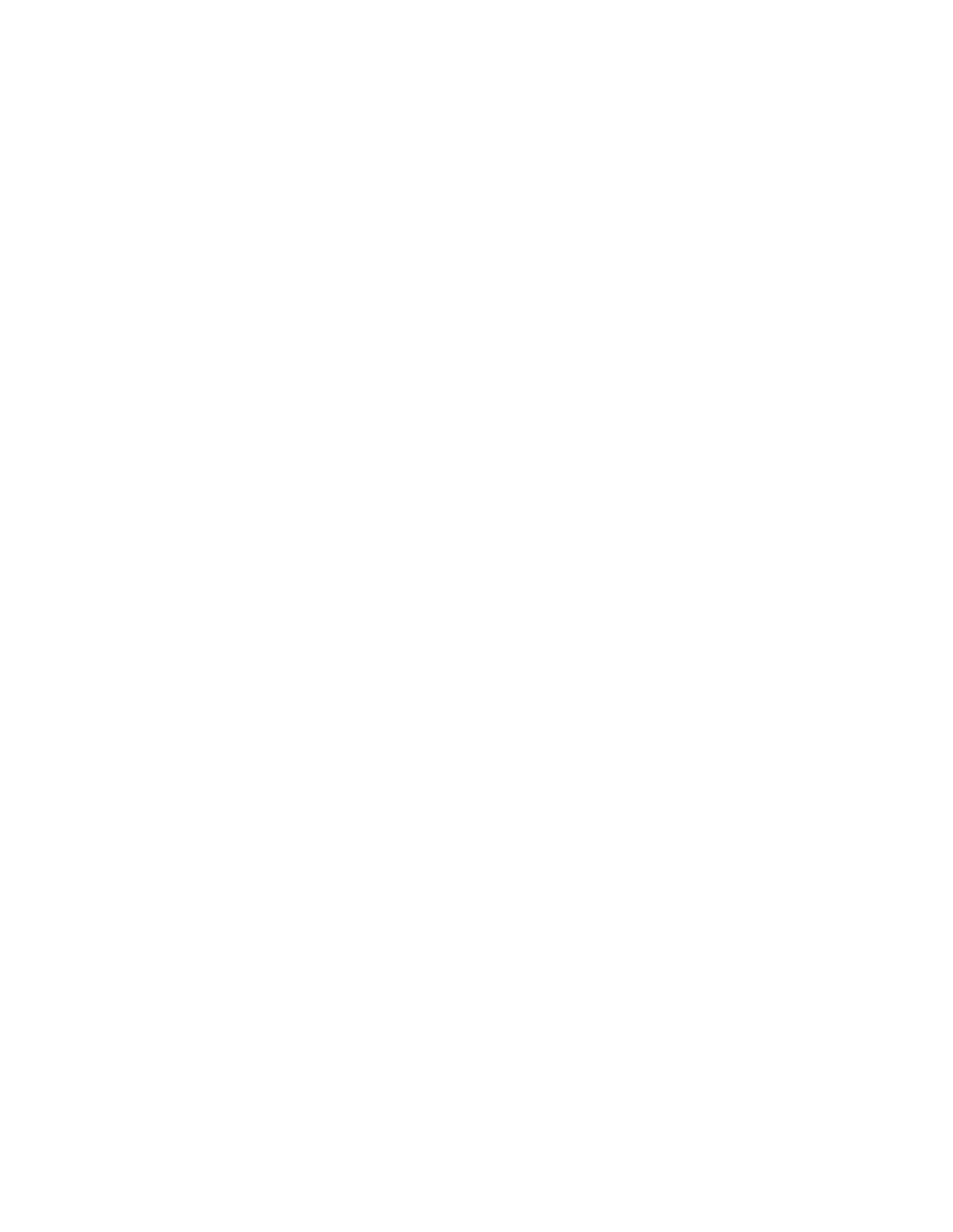## **Annals of the "Constantin Brâncuşi" University of Târgu Jiu, Economy Series, Issue 4/2016**

The anticipated results of what they wanted to achieve and were obtained following the implementation can include: a social center for people with disabilities who work in an area adequately managed and equipped in accordance with the quality standards in 2035, disabled beneficiary social services offered at the center Christian 9 new jobs (6 full-time jobs and three part-time) - Christian Centre for the operation. Results of the provision of services (after project implementation) can include:

- Increased access to these newly created social services center;
- Improving the quality of life of the beneficiary;
- New infrastructure created for a real system of protection of persons with disabilities;
- Improving the quality of information on the rights and obligations of beneficiaries;
- Providing social services adapted to the needs of beneficiaries;
- Increasing trust people with disabilities in the social assistance system;
- Increase the satisfaction of persons covered
- Increasing the number of people who will know and be aware of the issues people with disabilities.

Another example of good practice is the indication in the application for financing functions will regăsii in the Team Project Implementation Unit (PIU), but more importantly it is stated that the work of the project management will be provided by Unit implementation of the project, set at Tg-Jiu people who have experience in project implementation. These persons involved in the project activities have made specific training so they had acquired certification attesting a range of skills in terms of project implementation programs from European funds.

One aspect that may result in an example of good practice is the one relating to the financial management of the project has been contracted as a specialized firm who had to fulfil the following conditions:

- $\checkmark$  experience in financial management of projects;
- $\checkmark$  experience working with public authorities;
- $\checkmark$  accounting system used in accordance with national legislation;
- $\checkmark$  branch in Targu Jiu;
- $\checkmark$  minimal equipment: computers, copiers, phone, fax;

Another good practice is to clear management of documents related to procurement, which should be standardized for this purpose was conceived annex related to public procurement.

In this list are given all objects investment that will be made by submitting the funding request and after submission, which will require different types of procurement procedures also are generally estimated values in lei for each object and estimated time to complete each procedure.

## **Conclusion**

Requirements imposed by Romania's accession to the European Union represented and still represents for the social assistance system a milestone in the strengthening and structuring of institutional set-up and steps to shape an image compatible with European structures in this area in this context was necessary to establish a coherent system in which social services provided to the population by public institutions and private organizations to gain legitimacy and effectiveness in addressing social problems facing the Romanian society.

Besides, in the current context in which Romania is trying to align certain specific standards Christian Center successfully manages to value the principles underlying the development of services for people with visual, directed to the issue of equal opportunities, as follows:

- Persons with disabilities remain in the community who come and lead a normal life with help if necessary;

- These persons participate in decision-making both in the general problems of the community and in particular the specific problems of people with special needs;

- Disabled or incapacitated must receive all the assistance they need within the ordinary structures of education, health, social assistance, etc.

- They actively participate in social and economic development of the community and their needs are included in national and local plans.

## **Bibliography**

- 1. Autoritatea de Management al Programului Operațional Regional *REGIO – Lista proiectelor contractate la 29 iunie 2012* - Autoritatea de Management al Programului Operațional Regional - disponibil online [http://inforegio.ro/sites/default/files/Lista%20contracte%20locatie\\_29\\_06\\_2012\\_POR.](http://inforegio.ro/sites/default/files/Lista%20contracte%20locatie_29_06_2012_POR) xls, 2012
- 2. Comisia Europeană (2010), Strategia Europa 2020
- 3. Comisia Europeană (2012b), EVALSED: The resource for theevaluation of Socio-Economic Development, disponibil la: [http://ec.europa.eu/regional\\_policy/sources/docgener/evaluation/guide/guide2012\\_evalsed.pdf](http://ec.europa.eu/regional_policy/sources/docgener/evaluation/guide/guide2012_evalsed.pdf)
- 4. *http://epp.eurostat.ec.europa.eu/portal/page/portal/eurostat/home/*
- 5. <http://www.fonduri-structurale.ro/stiri/8068/centru-modern-la-targu-jiu-pentru-persoanele-cu-handicap>
- 6. <http://www.targujiu.ro/portal>
- **"ACADEMICA BRÂNCUŞI" PUBLISHER, ISSN 2344 – 3685/ISSN-L 1844 - 7007** 7. [http://por.adroltenia.ro/proiect-de-succes/centrul-de-zi-christian-asistenta-pentru-persoanele-tinere-si-adulte-cu-](http://por.adroltenia.ro/proiect-de-succes/centrul-de-zi-christian-asistenta-pentru-persoanele-tinere-si-adulte-cu-handicap/)